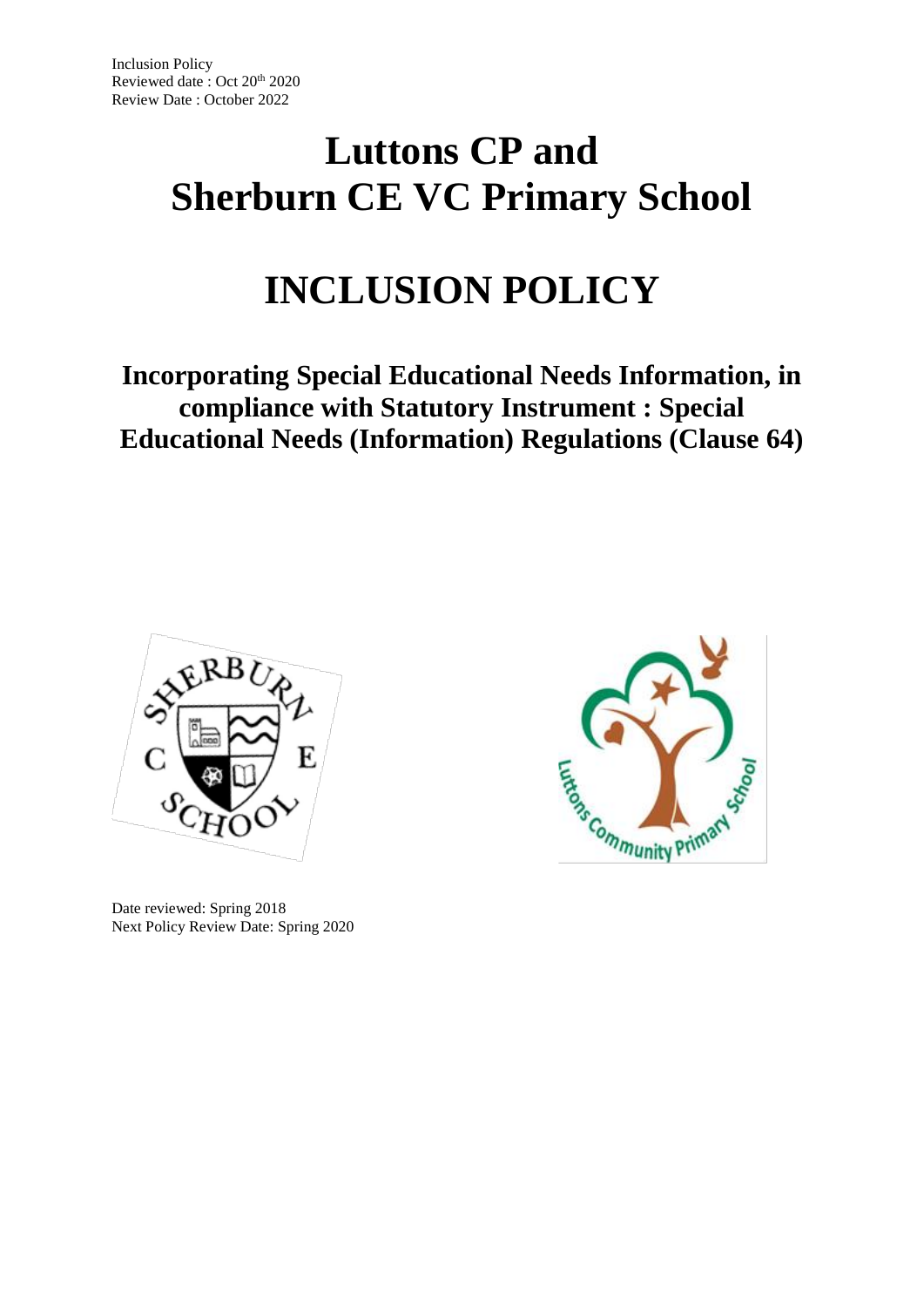# **SHERBURN VOLUNTARY CONTROLLED SCHOOL and LUTTONS COMMUNITY PRIMARY SCHOOL**

This document reflects both schools Mission Statements and aims:

Sherburn CE VC School's Mission Statement is - '**Working together, putting children first within our Christian family'** Our aim is to '**Serve our community by providing an education of the highest quality for children of all faiths and none, within the context of Christian beliefs and practice. We believe in** *working together* **to make sure the school is a safe, secure, friendly and purposeful place where children are safe, encouraged, challenged and supported to do their best and learn'.**

The Religious Ethos at Sherburn V C School is 'Christian values underpin the work of Sherburn CE VC Primary School and these influence our care of the individual. The three priority values are friendship, truthfulness and forgiveness.

These support this policy wholeheartedly:

- Forgiveness because we learn from everything;
- Truthfulness to help us to be open; and
- Friendship because we call God our friend.'

Luttons C P School's Mission Statement is - **'Together we care, learn and grow'.** Our aim is to **'Nurture, support and mentor everyone as they strive for excellence'** 

This document provides a framework for the creation of a happy, secure and orderly environment in which everyone can work.

# **Legislative Compliance**

This policy complies with the guidance given in **Statutory Instrument : Special Educational Needs (Information) Regulations (Clause 64).** It has been written as guidance for staff, parents or carers and children with reference to the following guidance and documents.

SEN Code of Practice (which takes account of the SEN provisions of the SEN and Disability Act 2001) September 2014

Ofsted Section 5 Inspection Framework January 2014

Ofsted SEN Review 2010 "A Statement is not enough"

Equality Act 2010

Education Bill 2011

Children and Families Act 2014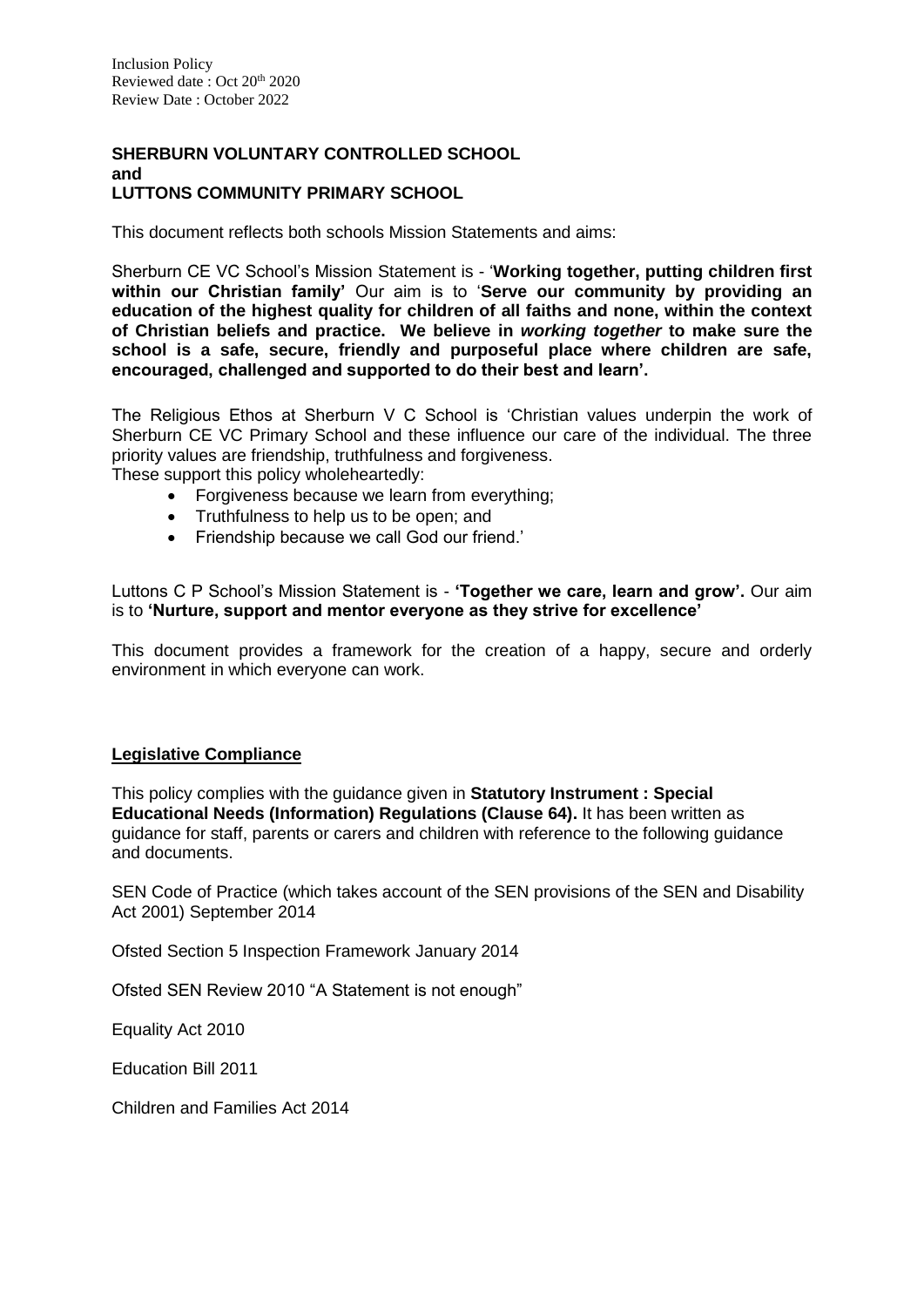# **Inclusion Statement**

- We endeavour to achieve maximum inclusion of all children (including vulnerable learners) whilst meeting their individual needs.
- Teachers provide differentiated learning opportunities for all the children within the school and provide materials appropriate to children's interests and abilities. This ensures that all children have a full access to the school curriculum.
- Special Educational Need might be an explanation for delayed or slower progress but is not an excuse, and we make every effort to narrow the gap in attainment between vulnerable groups of learners and others.
- English as an Additional Language (EAL) is not considered a Special Education Need. Differentiated work and individual learning opportunities are provided for children who are learning EAL as part of our provision for vulnerable learners.
- We focus on individual progress as the main indicator of success.
- We strive to make a clear distinction between "underachievement" and special educational needs.
	- $\circ$  Some pupils in our school may be underachieving but will not necessarily have a special educational need. It is our responsibility to spot this quickly and ensure that appropriate interventions are put in place to help these pupils catch up.
	- o Other pupils will have special educational needs and this **may** lead to lowerattainment (though not necessarily to under-achievement). It is our responsibility to ensure that pupils with special educational needs have the maximum opportunity to attain and achieve in line with their peers. Accurate assessment of need and carefully planned programmes, which address the root causes of any learning difficulty, are essential ingredients of success for these pupils. These will be provided, initially, through additional support funded from the devolved schools budget.

# **Aims and Objectives of this Policy**

The aims of our inclusion policy and practice in this school are:

- To provide curriculum access for all
- To secure high levels of achievement for all
- To meet individual needs through a wide range of provision
- To attain high levels of satisfaction and participation from pupils, parent and carers
- To carefully map provision for all vulnerable learners to ensure that staffing deployment, resource allocation and choice of intervention is leading to good learning outcomes.
- To ensure a high level of staff expertise to meet pupil need, through well targeted continuing professional development.
- To work in cooperative and productive partnership with the Local Authority and other outside agencies, to ensure there is a multi-professional approach to meeting the needs of all vulnerable learners.

*"Ensuring that schools are clear about their provision that is normally available for all children, including targeted help routinely provided for those falling behind and the additional provision they make for those with SEN, should simplify the process of planning the right help at school level" (p68)*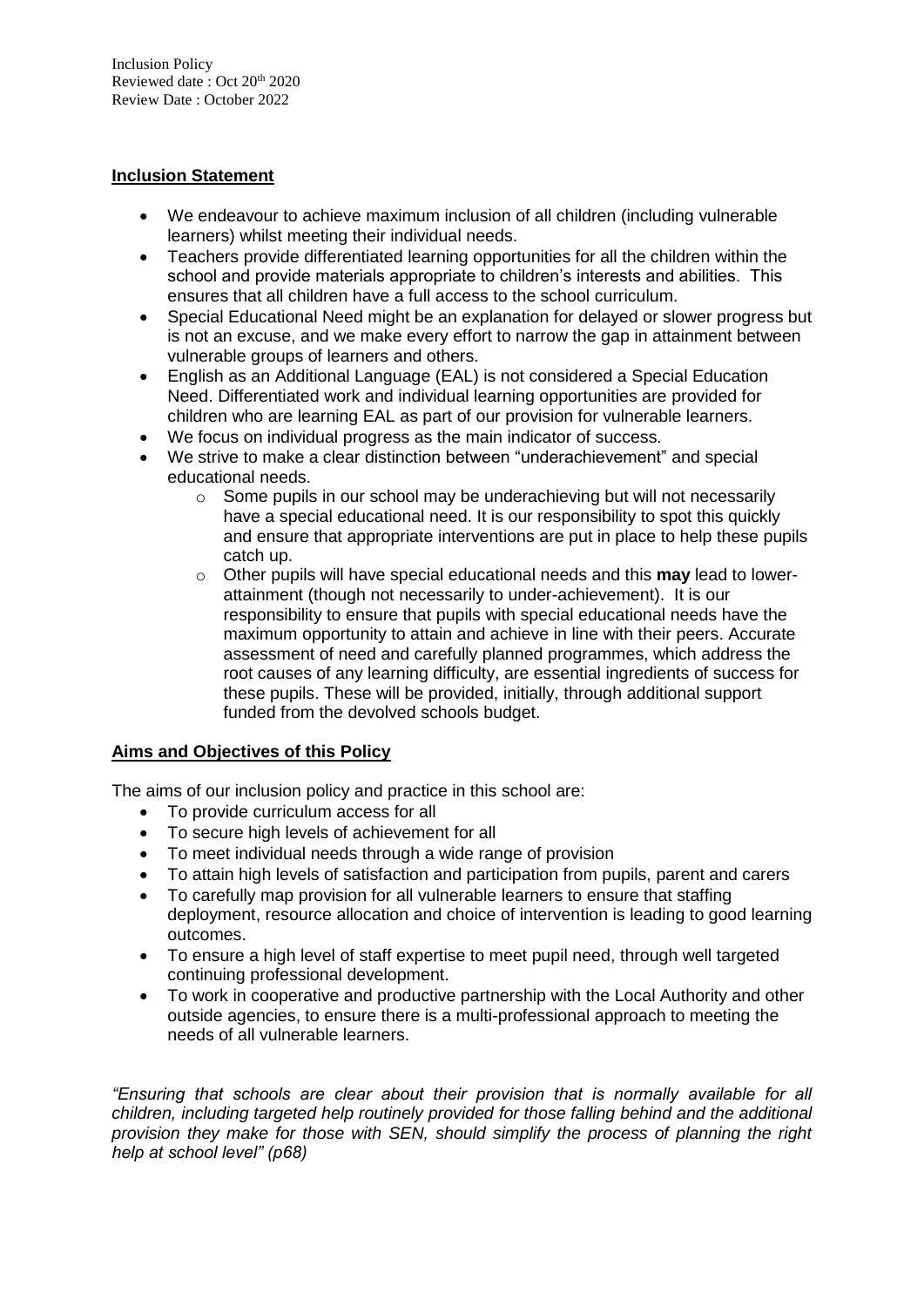# **STAGE 1 (when children are initially identified as needing extra support)**

#### **Well-differentiated, quality first teaching, including, where appropriate, the use of Stage 1 or Stage 2 Interventions. All vulnerable learners to be included on a wholeschool provision map.**

- All learners will have access to **quality first teaching**, highly focused lessons with sharp objectives. This teaching will demand high levels of interaction for all pupils and motive them to engage in their learning.
- The routine and prolonged withdrawal from mainstream of children with EAL is not recognised as good practice and does not promote rapid language acquisition. Language acquisition is best promoted through a range of good, inclusive strategies, interventions and differentiation of the usual school curriculum.
- Some vulnerable learners will have access to Stage 1 or Stage 2 interventions. These will probably be pupils who are underachieving and have been identified by the school as needing to make accelerated progress. This will not necessarily be pupils with special educational needs.
- All vulnerable learners will be included on a detailed whole-school **provision map** which outlines and monitors all additional intervention across the school. The whole school provision map enables the school to:
	- o Plan strategically to meet pupils' identified needs and track their provision.
	- o Audit how well provision matches need
	- o Recognise gaps in provision
	- o Highlight repetitive or ineffective use of resources
	- o Cost provision effectively
	- o Demonstrate accountability for financial efficiency
	- o Demonstrate to all staff how support is deployed
	- o Inform parents, LA, external agencies and Ofsted about resource deployment
	- $\circ$  Focus attention on whole-school issues of learning and teaching as well as individual needs, providing an important tool for self-evaluation.

# Early Identification and Assessment within Stage 1

Children's needs should be identified and met as early as possible through :

- the analysis of data including entry profiles, Foundation Stage Profile scores, "A Language in Common" assessment, reading ages, other whole-school pupil progress data
- classroom-based assessment and monitoring arrangements. (Cycle of planning, action and review.)
- following up parental concerns
- tracking individual children's progress over time,
- liaison with feeder nurseries on transfer
- information from previous schools
- information from other services
- maintaining a provision map for all vulnerable learners but which clearly identifies pupils receiving additional SEN Support from the school's devolved budget or in receipt of High Needs funding. This provision map is updated termly through meetings between the teachers and SENCO.
- Undertaking, when necessary, a more in depth individual assessment this may include a range of commercially available assessments, carefully chosen to deliver appropriate,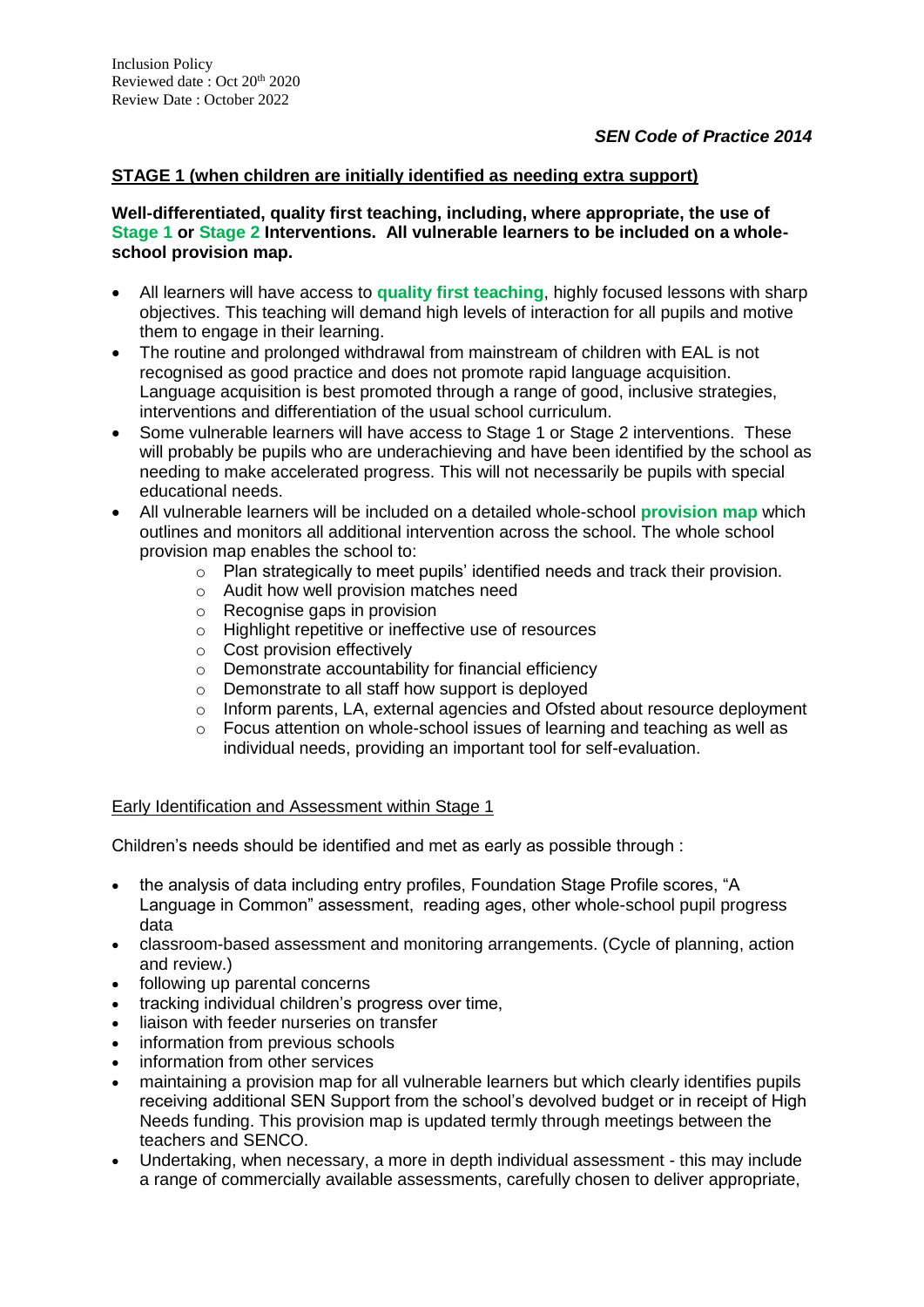useful information on a pupil's needs. It may include a bilingual assessment where English is not the first language.

 Involving an external agency where it is suspected that a special educational need is significant.

#### Curriculum Access and Provision for vulnerable learners

Where children are underachieving and/or identified as having special educational needs, the school provides for these additional needs in a variety of ways and might use a combination of these approaches to address targets identified for individual pupils.

- teachers differentiate work as part of quality first teaching
- Stage 1 and 2 interventions
- other small group withdrawal
- individual class support / individual withdrawal
- bilingual support/access to materials in translation
- further differentiation of resources,

#### Monitoring and Evaluation

The monitoring and evaluation of the effectiveness of our provision for vulnerable learners is carried out in the following ways:

- classroom observation by the SENCO and Head teacher.
- ongoing assessment of progress made by intervention groups
- work sampling on a termly basis.
- informal feedback from all staff.
- pupil interviews when setting new Individual Provision Map (IPM) targets or reviewing existing targets
- pupil progress tracking using assessment data (whole-school processes)
- monitoring IPMs and IPM targets, evaluating the impact of IPMs on pupils' progress.
- attendance records and liaison with Education Social Worker (ESW).
- regular meetings about pupils' progress between the SENCO and the head teacher
- head teacher's report to parents and governors

# **Stage 2 (School has identified a child needing SEN support)**

*"Special educational provision is educational or training provision that is additional to or different from" that made generally for others of the same age. This means provision that goes beyond the differentiated approaches and learning arrangements normally provided as part of high quality, personalised teaching"* 

# *SEN Code Of Practice (2014)*

- Pupils will be offered additional SEN support when it is clear that their needs require intervention which is "additional to" or "different from" the well-differentiated curriculum offer for all pupils in the school ie they have a special educational need as defined by the SEN Code of Practice 2014.
- Under-achieving pupils and pupils with EAL who do not have SEN will **not** be placed on the list of pupils being offered additional SEN support (but will be on the school's provision map).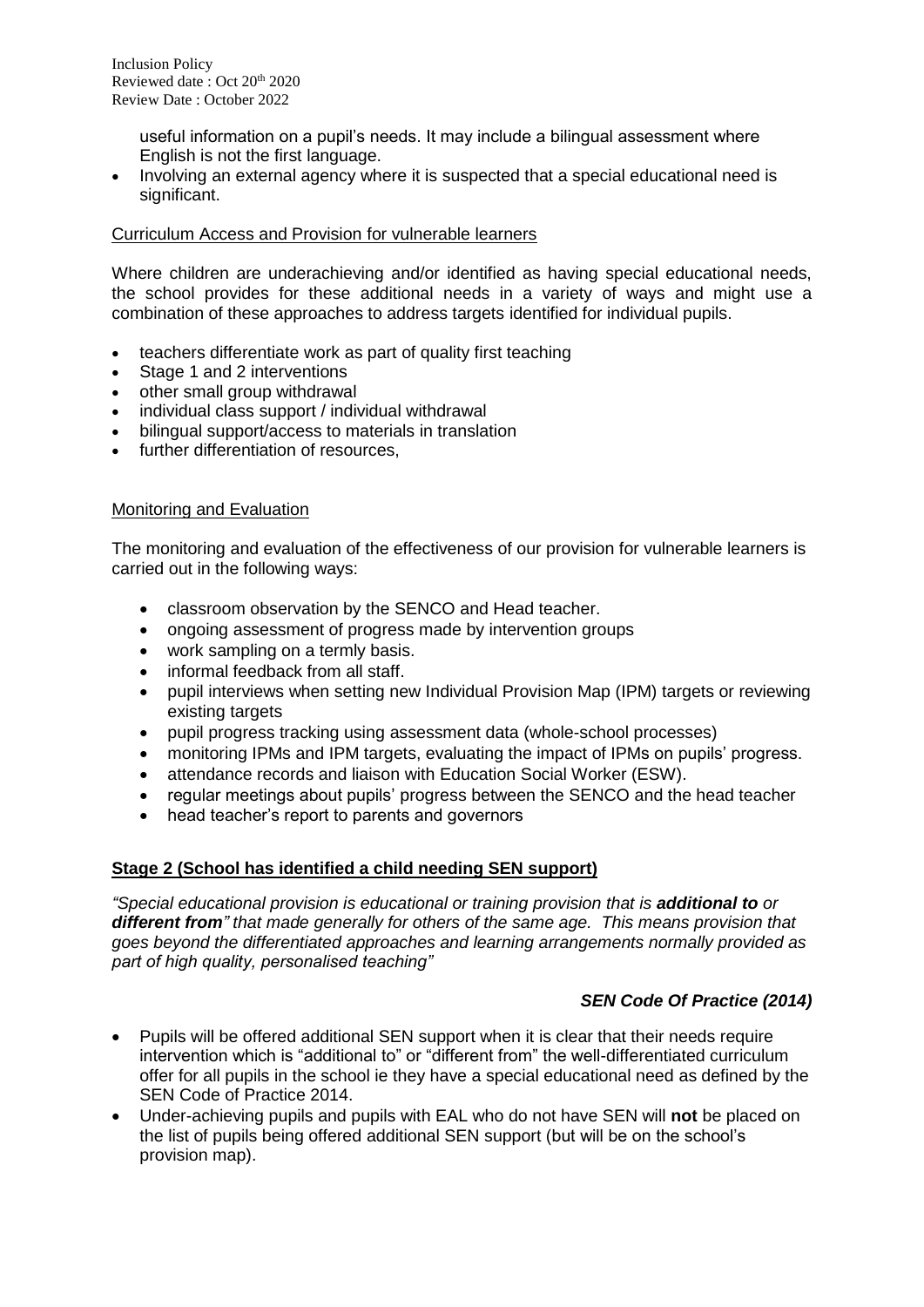- In keeping with all vulnerable learners, intervention for pupils on the SEN list will be identified and tracked using the whole-school provision map.
- It may be decided that a very small number, **but not** all of the pupils on the SEN list will require additional High Needs Funding, for which an application needs to be made to the Local Authority, to ensure their underlying special educational need is being addressed.
- On very rare occasions, where a pupil has a significant, severe and sustained need, it may be necessary to enter a multi-disciplinary assessment process with health and social care in order to consider the need for an Education Health and Care Plan(EHCP).
- Where a pupil is in receipt of High Needs Funding and/or an Education Health and Care Plan, a decision will be made as to whether a short-term Individual Education Plan is required.
- Our approach to IPMs, which we recognise are no longer prescribed in the SEN Code of Practice 2014, is as follows:
	- o Our IPMs are a planning, teaching and reviewing tool which enables us to focus on particular areas of development for pupils with special educational needs. They are seen as working document which can be constantly refined and amended.
	- o Our IPMs will only record that which is *additional to* or *different from* the differentiated curriculum plan which is in place as part of provision for all children. Targets will address the underlying reasons why a pupil is having difficulty with learning.
	- $\circ$  Our IPMs will be accessible to all those involved in their implementation pupils should have an understanding and "ownership of the targets".
	- $\circ$  Our IPMs will be based on informed assessment and will include the input of outside agencies,
	- o Our IPMs have been devised so that they are manageable and easily monitored and therefore will be monitored and evaluated regularly.
	- $\circ$  Our IPMs will be time-limited at (at least) termly review, there will be an agreed "where to next?"
	- o Our IPMs will have a maximum of four short / medium term SMART targets set for or by the pupil.
	- $\circ$  Our IPMs will specify how often the target(s) will be covered
	- $\circ$  Our IPMs will state what the learner is going to learn not what the teacher is going to teach and will be clear about what the pupil should be able to do at the end of the given period.
	- $\circ$  Targets for an IPM will be arrived at through :
		- Discussion between teacher and SENCO
		- Discussion, wherever possible, with parents/carers and pupil
		- Discussion with another professional
		- Our IPMs will be reviewed at least termly by class teachers in consultation with the SENCO.

# **Stage 3 (Education Health and Care Plan is issued)**

- Pupils with an Education Health and Care Plan will have access to all arrangements for pupils on the SEN list (above) and, in addition to this, will have an Annual Review of their statement/plan.
- Our school will comply with all local arrangements and procedures when applying for
	- o High Needs Block Funding
	- o An Education Health and Care Plan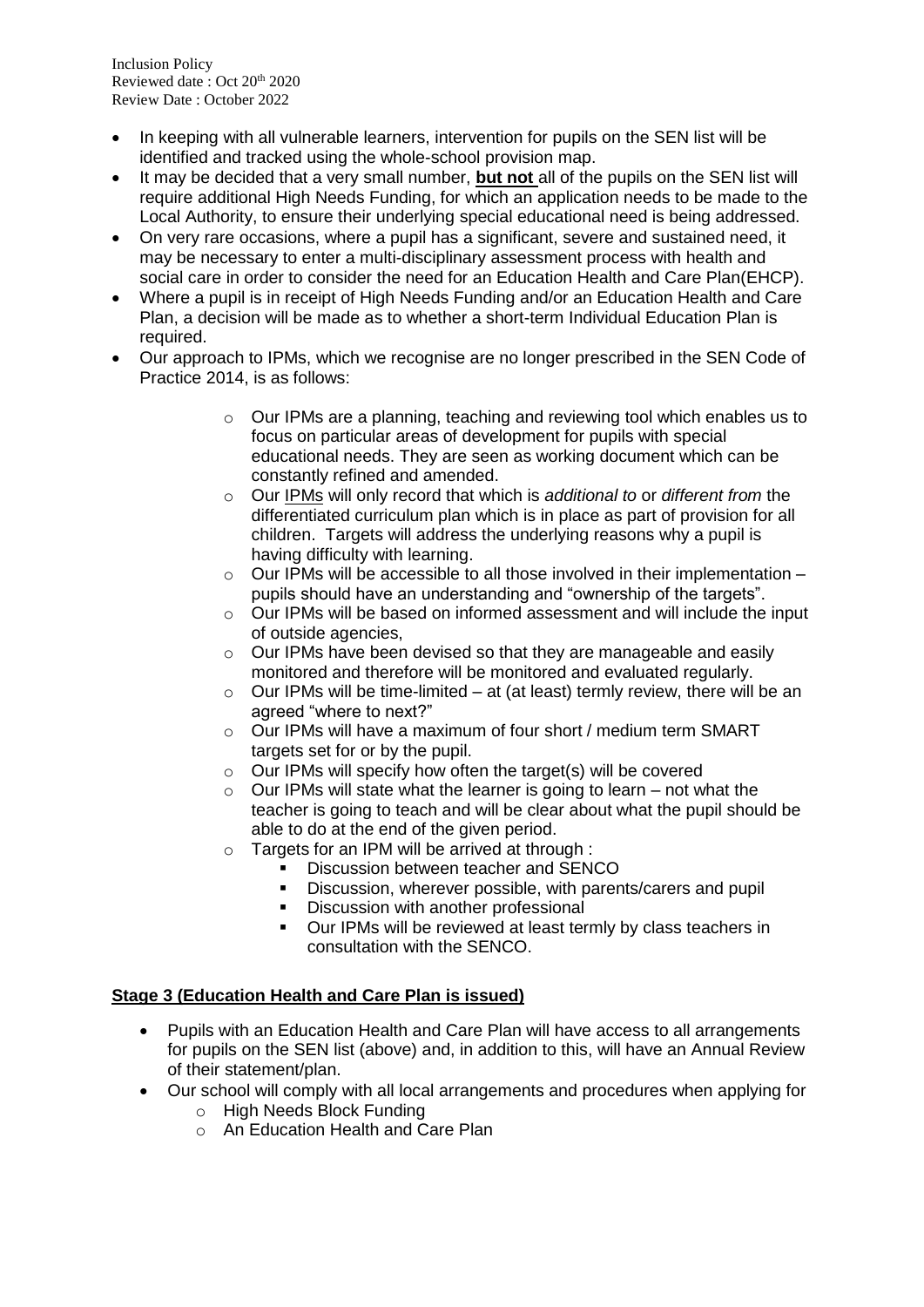and will ensure that all pre-requisites for application have been met through ambitious and pro-active additional SEN Support using our devolved budget at an earlier stage.

 Our review procedures fully comply with those recommended in Section 6.15 of the Special Educational Needs Code of Practice and with local NYCC policy and guidance - particularly with regard to the timescales set out within the process.

#### **Inclusion of pupils with English as an additional language**

We currently do not have any pupils who meet this criteria.

#### **Definition**

A pupil who has English as an Additional Language is a pupil whose first language is not English, and who uses that language on a regular basis inside or outside of school. EAL pupils are not considered to have a Special Educational Need, but are seen to benefit from the ability to live and learn in more than one language.

#### **Ethos**

We strive to recognise, welcome and celebrate linguistic and cultural diversity and have a high expectation of all pupils regardless of ethnic, cultural or linguistic heritage. We aim to include all pupils and parents in our school by respecting that diversity and reflecting it in our school environment, curriculum, learning resources and partnership with parents. We welcome any enrichment that linguistic and cultural diversity would bring to our school community.

#### **Admissions**

No pupil will be refused admission on the basis of ethnicity or EAL. Pupils who have EAL will be admitted under the same criteria as any other pupil applying for a school place. Where parents do not speak English, we will endeavour to provide oral and written information and help in first language which will facilitate the admission process and provide key information about our school. On admission, the pupil will have access to a welcome and induction programme which recognises their linguistic needs and provides a safe and secure start to their learning.

#### Provision

Pupils with EAL will have full access to mainstream provision regardless of their proficiency in English. Where necessary, additional support will be given to improve acquisition of English: this will be provided through Stage 1 and, where appropriate, Stage 2 teaching.

The following provision can be expected:

- initial assessment of EAL using QCA 'A Language in Common' to record stage of language acquisition where it is below English NC Level 2
- a further mother tongue assessment may be applicable where SEN is known or where further information needs to be gathered in the pupil's first language
- pupils will be placed in sets and groups which match their academic ability. Initially this may be in a middle-ability set until the pupil's academic strengths can be more fully assessed. Pupils will not be placed with SEN pupils unless SEN is indicated.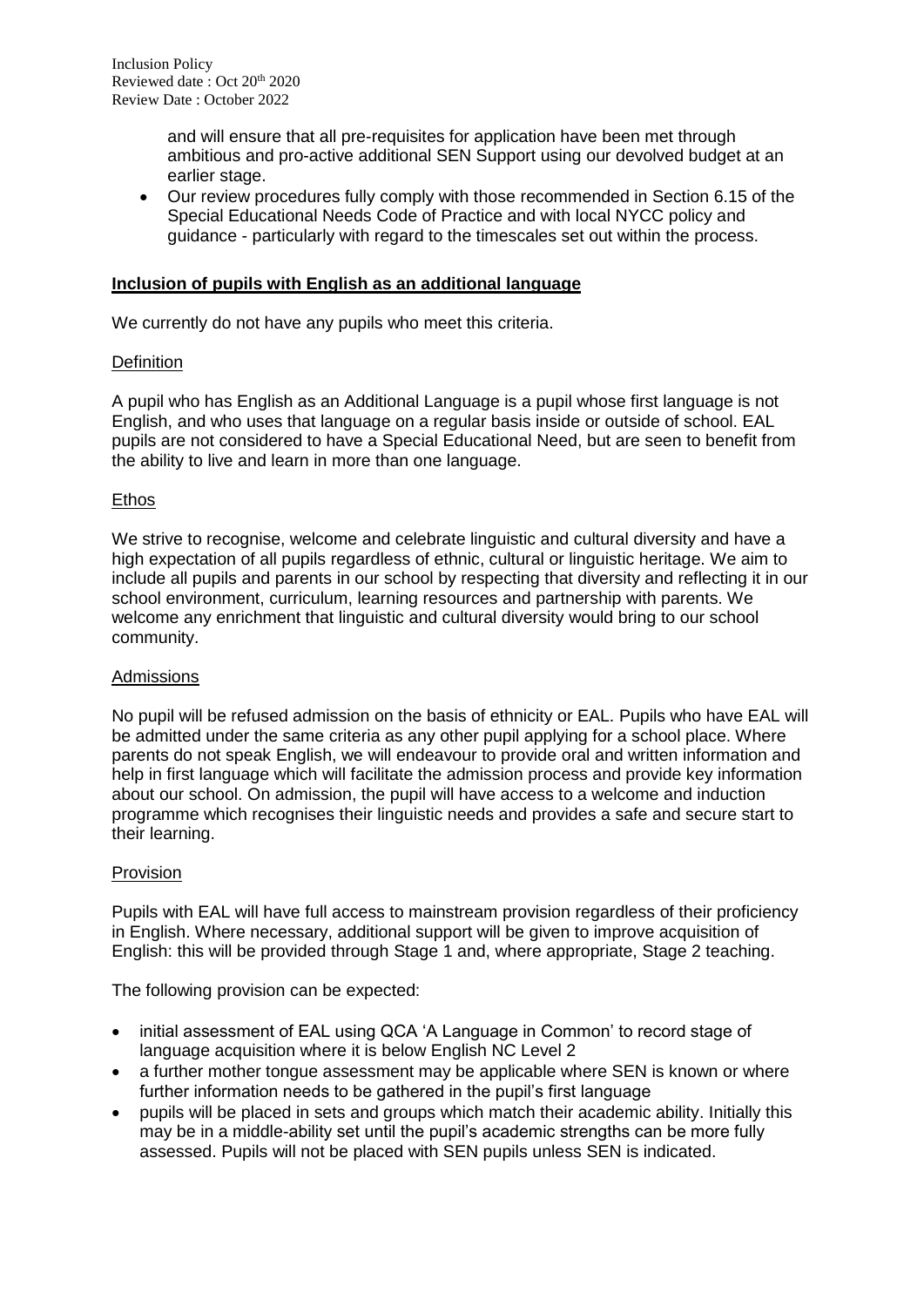Inclusion Policy Reviewed date: Oct 20<sup>th</sup> 2020 Review Date : October 2022

- work in class will be differentiated for the pupils to lessen linguistic difficulties without significantly reducing academic challenge. Differentiated homework will be provided to enable the pupil to improve their knowledge and use of English and to participate in homework activities on an equal basis with their peers.
- additional support for pupils may be given through: first language resources & translation facilities; teaching support on a 1:1 or small group basis, peer group support; preteaching of key concepts and vocabulary.
- where necessary, work will be provided for pupils arriving from overseas who have experienced a different curriculum or who may have gaps in their schooling. Where pupils are ahead of their peer group in terms of learning, differentiation will be made in order to access learning at an appropriate level.
- progress of EAL pupils will be monitored against both A Language in Common (where below English NC level 2) and against National Curriculum indicators. Where accelerated progress in English is needed for reasons of EAL, targets will be set and provision made on agreement between the class teacher and the SENCO. Provision will be recorded and monitored for effectiveness using the school's provision map, in line with standard practice for all vulnerable learners in the school. The pupil will not be placed on the SEN register for reasons of EAL.

# Parental support

We recognise that some parents who are learning English may find it difficult to communicate with the school and approach the school regarding any concerns they may have on their child's progress. We endeavour to fully include EAL parents in the life of the school by, wherever possible, providing interpreting facilities at parents' evenings and other school meetings and by providing key school information in translated format.

# **Inclusion of pupils who are looked after in local authority care**

Our schools recognise that :

- Children who are looked after in local authority care have the same rights as all children but may have additional needs due to attachment issues, early neglect, separation and loss, trauma and many placement moves. These barriers to learning can affect their educational outcomes and their personal, social and emotional development.
- There are commonly understood reasons (Social Exclusion Unit Report :2003] why children who are looked after in local authority care often fail to make expected progress at school :
	- o Placement instability
	- o Unsatisfactory educational experiences of many carers
	- o Too much time out of school
	- o Insufficient help if they fall behind
	- o Unmet needs emotional, mental, physical
- There is a statutory requirement for all schools to have a designated teacher (DT) for looked after children. (The name of the current designated teacher at our school is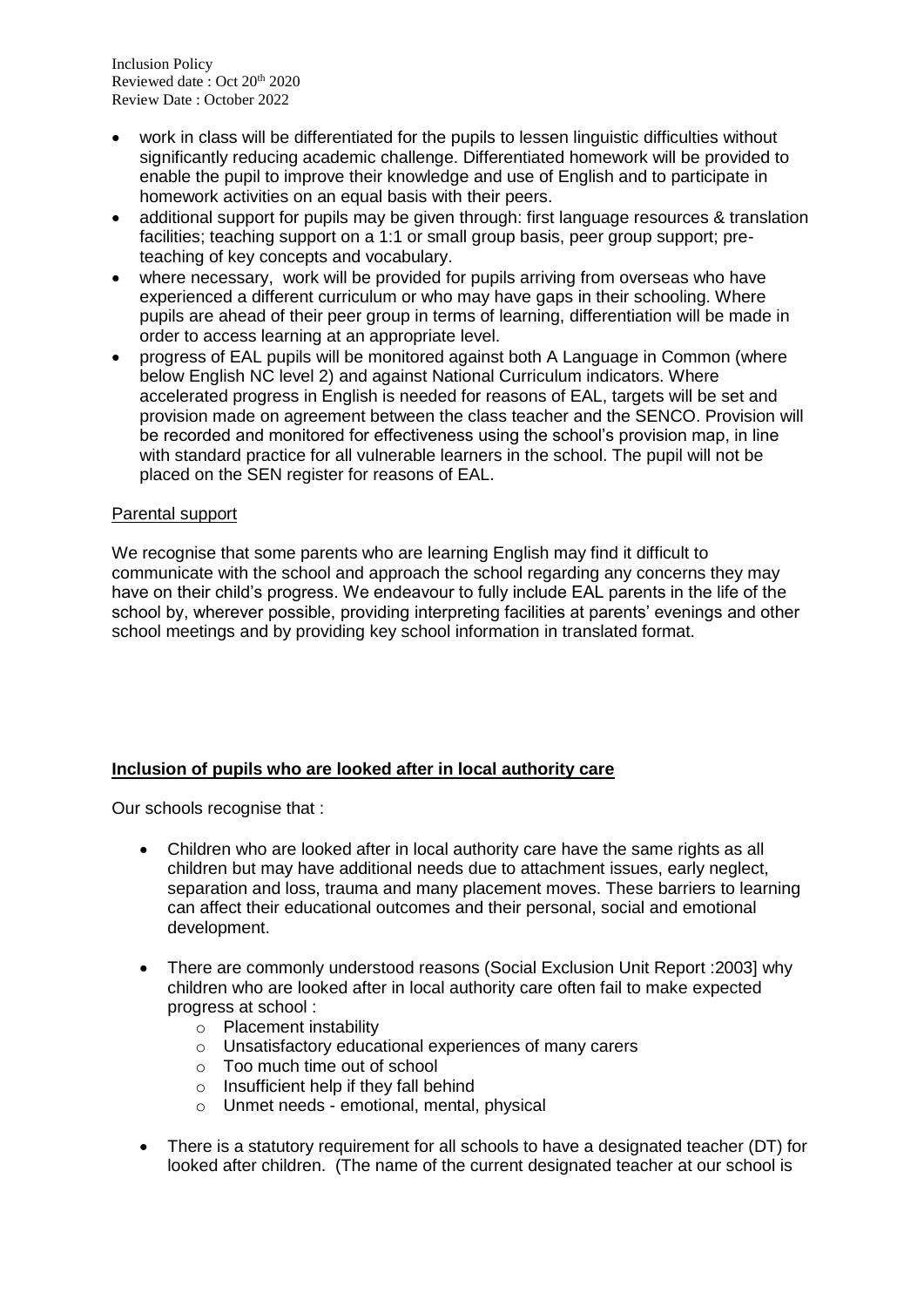given at the end of this inclusion policy). The responsibilities of our designated teacher include:

- monitoring the progress of children who are 'looked after' to ensure that they have the best life chances possible and access to the full range of opportunities in school
- ensuring that children who are 'looked after' have access to the appropriate network of support
- checking that the statutory Personal Education Plan (PEP) has been arranged and that it is regularly reviewed, at least every six months
- ensuring that information concerning the education of children who are 'looked after' is transferred between agencies and individuals
- preparing a report on the child's educational progress to contribute towards the statutory review. (These are usually held at six monthly intervals or more frequently if there is a concern)
- discussing feedback from the statutory review (chaired by the Independent Reviewing Officer) with social workers and, where necessary, the carers and a member of the Virtual School team.
- liaising with the child's social worker to ensure that there is effective communication at all times
- celebrating the child's successes and acknowledge the progress they are making.

# **Inclusion of pupils who are very able and/or talented**

In this section the term 'very able' refers to pupils who have a broad range of achievement at a very high level. Those children who are very able have very well-developed learning skills across the curriculum. The term 'talented' refers to pupils who excel in one or more specific fields, such as sport or music, but who may or may not perform at a high level across all areas of learning.

We respect the right of all children in our school, irrespective of differences in ability, to access a number of areas of learning, and to develop the knowledge, skills, understanding and attitudes that are necessary for their self-fulfilment and eventual development into active and responsible adults. Please see our Gifted and Talented Policy.

# **Management of Inclusion within our school**

The head teacher and the governing body have delegated the responsibility for the ongoing implementation of this Inclusion Policy to the Special Educational Needs Coordinator (SENCO). The SENCO is responsible for reporting regularly to the head and the governor with responsibility for SEN on the ongoing effectiveness of this inclusion policy. The Designated Teacher for Looked After Children has strategic responsibility for the inclusion of children who are adopted or in local authority care.

**All staff in school have a responsibility for maximising achievement and opportunity of vulnerable learners** – specifically, all teachers are teachers of pupils with special educational needs and EAL. Staff are aware of their responsibilities towards all vulnerable learners and a positive and sensitive attitude is shown towards all pupils at all times.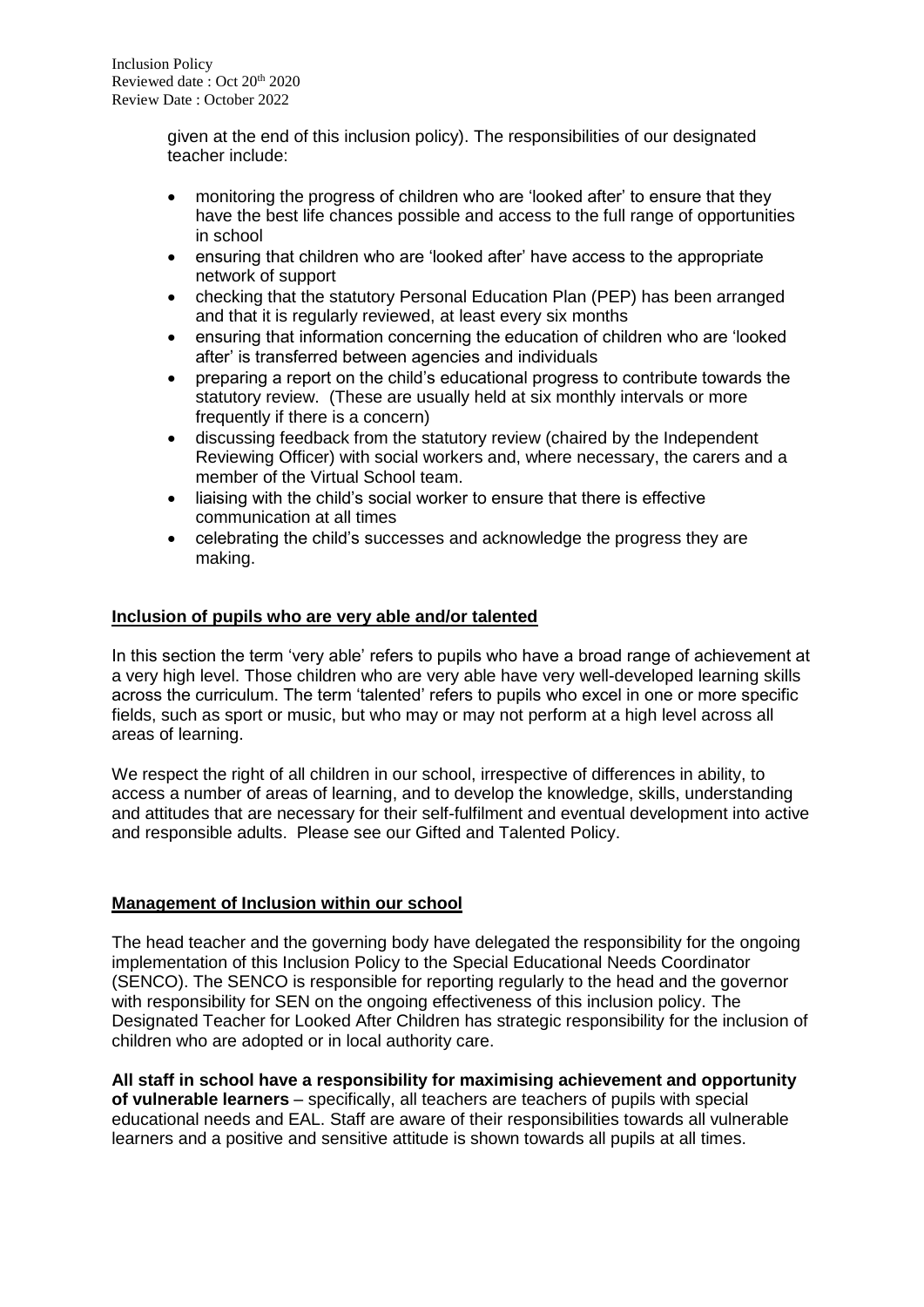Inclusion Policy Reviewed date : Oct 20th 2020 Review Date : October 2022

# **Headteacher**

- the headteacher is responsible for monitoring and evaluating the progress of all pupils and for making strategic decisions which will maximise their opportunity to learn
- the head teacher and the governing body will delegate the day to day implementation of this policy to the Special Educational Needs Coordinator (SENCO)
- the head teacher will be informed of the progress of all vulnerable learners and any issues with regard to the school's provision in this regard through:
	- analysis of the whole-school pupil progress tracking system
	- maintenance and analysis of a whole-school provision map for vulnerable learners
	- pupil progress meetings with individual teachers
	- regular meetings with the SENCO
	- discussions with pupils and parents

# **Special Educational Needs Leader**

In line with the recommendations in the SEN Code of Practice 2014, the SENCO will oversee the day- to-day operation of this policy in the following ways:

- maintenance and analysis of whole-school provision map for vulnerable learners
- $\blacksquare$  identifying on this provision map a staged list of pupils with special educational needs those in receipt of additional SEN support from the schools devolved budget, those in receipt of High Needs funding and those with statements of Special Educational Need or Education Health and Care plans
- co-ordinating provision for children with special educational needs
- liaising with and advising teachers
- managing other classroom staff involved in supporting vulnerable learners
- overseeing the records on all children with Special Educational Needs
- **EXED** liaising with parents of children with SEN, in conjunction with class teachers
- contributing to the in-service training of staff
- **EXED FE** implementing a programme of Annual Review for all pupils with a statement of special educational need. Complying with requests from an Education Health and Care Plan Coordinator to participate in a review.
- carrying out referral procedures to the Local Authority to request High Needs funding and/or an Education Health and Care Plan when it is suspected, on strong evidence arising from previous intervention (additional SEN support from devolved budget), that a pupil may have a special educational need which will require significant support,
- overseeing the of transition arrangements and transfer of information for vulnerable learners'.
- monitoring the school's system for ensuring that Individual Provision Maps, where it is agreed they will be useful for a pupil with special educational needs, have a high profile in the classroom and with pupils (see section below on Individual Provision Maps).
- evaluating regularly the impact and effectiveness of all additional interventions for all vulnerable learners (including those with special educational needs).
- meeting **at least** termly with each teacher to review and revise learning objectives for all vulnerable learners in their class who are being tracked on the school's provision map (school managers will guarantee planning and preparation time for teachers and SENCO to ensure that these meetings occur).
- **EXED** liaising sensitively with parents and families of pupils on the SEN list, keeping them informed of progress and listening to their views of progress.
- attending area SENCO network meetings and training as appropriate.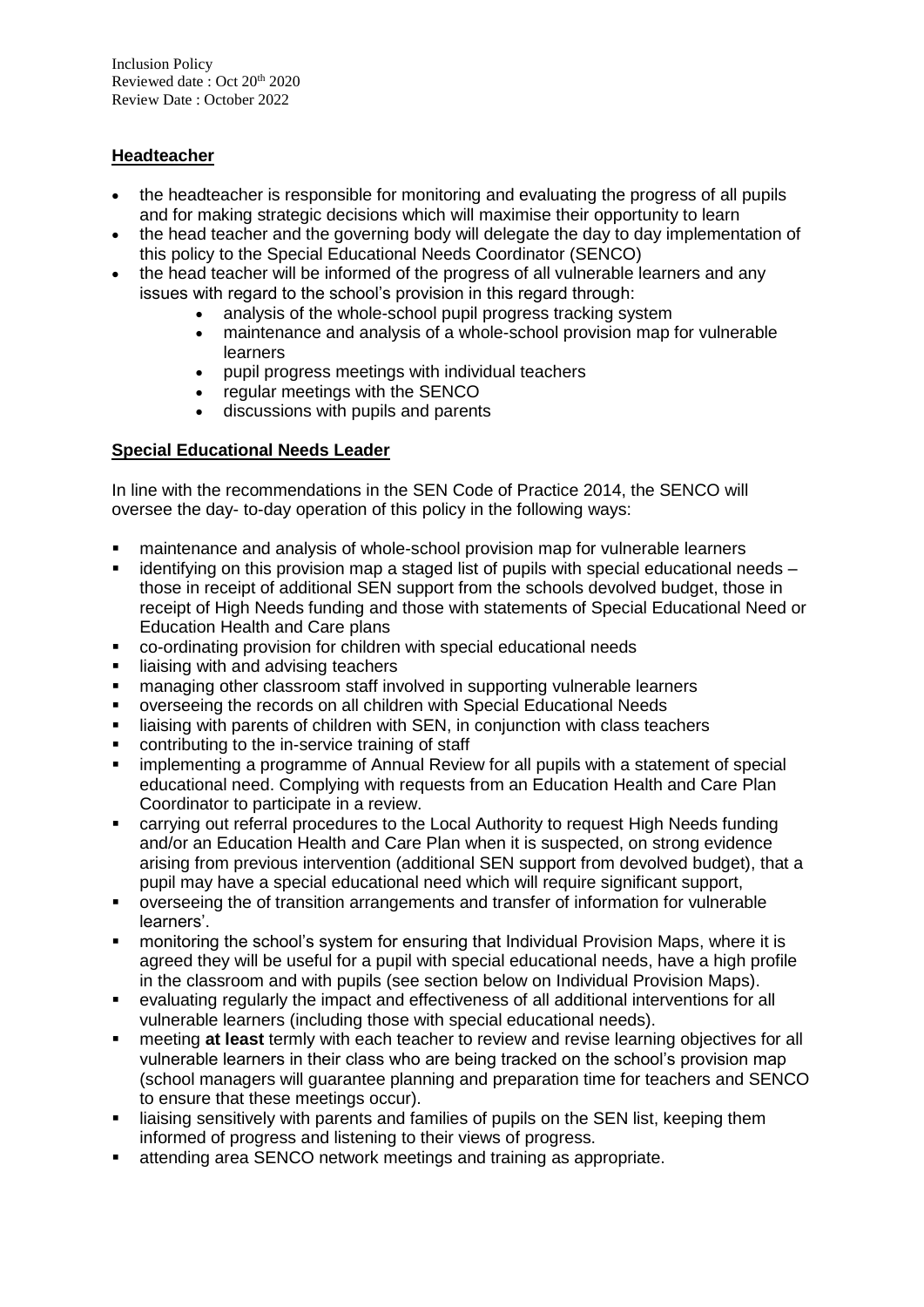- liaising with the school's Inclusion Governor, keeping him/her informed of current issues regarding provision for vulnerable learners, including those with Special Educational Needs (nationally, locally and within school).
- **EXEDENT** liaising closely with a range of outside agencies to support vulnerable learners,

# **Class teacher**

- liaising with the SENCO to agree :
	- o which pupils in the class are vulnerable learners
	- o which pupils are underachieving and need to have their additional interventions monitored on a vulnerable learners' provision map – but do not have special educational needs.
	- $\circ$  which pupils (also on the provision map) require additional support because of a special educational need and need to go on the school's SEN list. Some of these pupils may require advice/support from an outside professional and, therefore, an Individual Education Plan to address a special educational need (this would include pupils with statements/EHC Plans)
- securing good provision and good outcomes for all groups of vulnerable learners by :
	- o providing differentiated teaching and learning opportunities, including differentiated work for EAL pupils which reduces linguistic difficulty whilst maintaining cognitive challenge
	- $\circ$  ensuring there is adequate opportunity for pupils with special educational needs to working on agreed targets which are genuinely "additional to" or "different from" those normally provided as part of the differentiated curriculum offer and strategies*".* (SEN Code of Practice 2013)
	- $\circ$  ensuring effective deployment of resources including teaching assistant support - to maximise outcomes for all groups of vulnerable learners.

#### **Information about the expertise and training of staff in relation to children and young people with special educational needs and about how specialist expertise will be secured.**

- In accordance with Section 6 of the SEN Code of Practice 2014, if appointed after September 2008, our Special Educational Needs Coordinator will be a qualified teacher working at our school and will have statutory accreditation. If a new SENCO is appointed, he/she will gain statutory accreditation within three years of appointment.
- The SENCO will regularly attend local network meetings
- All staff will be trained in how to best support all vulnerable learners in order to maximise their achievement as part of the school development plan and annual schedule of continuous professional development.

# **Information about how equipment and facilities to support children and young people with special educational needs will be secured.**

 When specialist equipment or a high level of staffing support is required to support a pupil with special educational needs, our school will fund this as additional SEN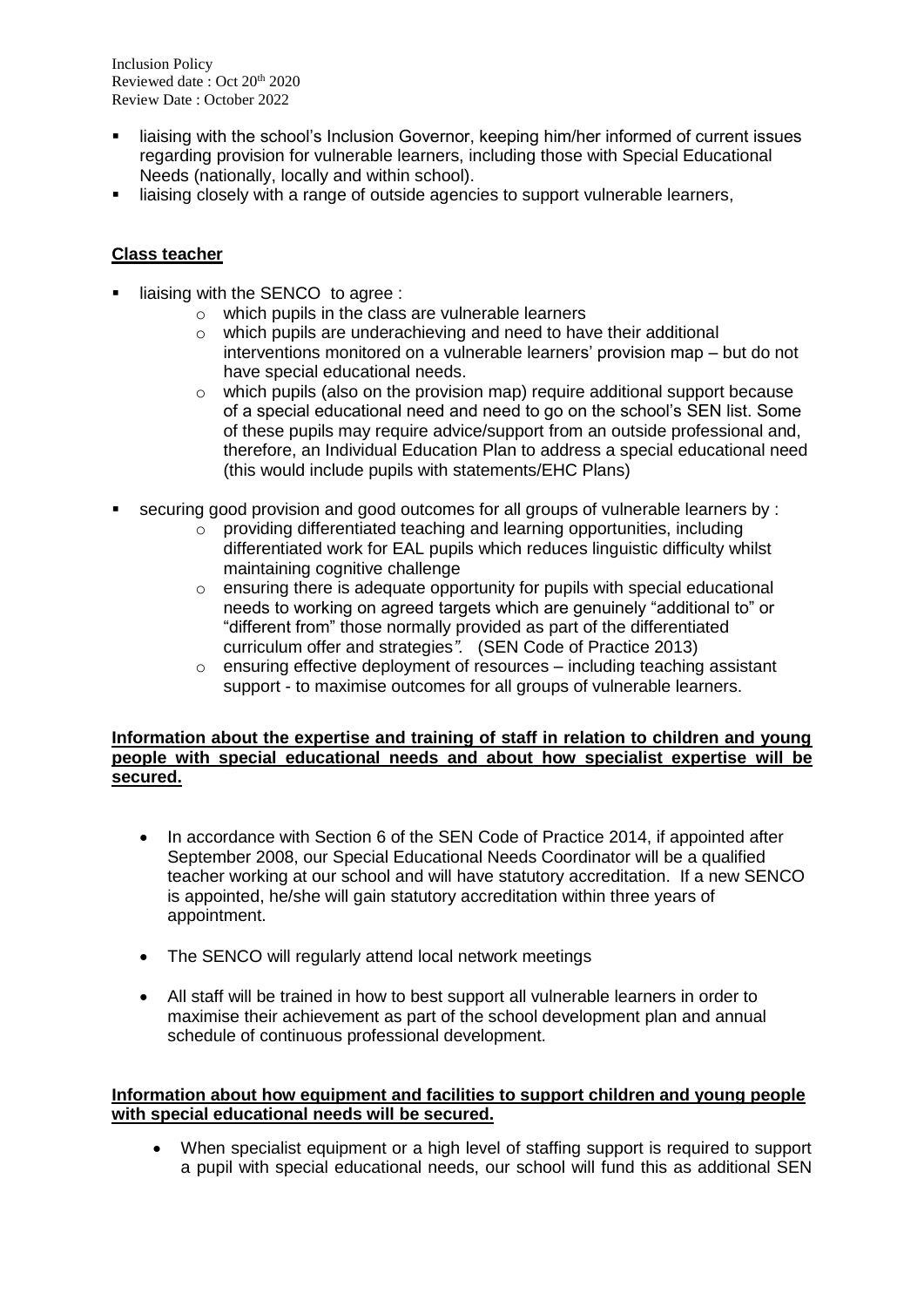support up to £6,000 per annum for each individual pupil. Thereafter, if the cost is higher and the provision of these facilities is likely to be prolonged, the school will apply to the Local Authority for High Needs Block Funding.

- Specialist equipment and expertise in relation to its use will be purchased/hired/ commissioned by the school from the open market, subject to the usual guarantees, service level agreements and quality assurance criteria. Our school will, wherever possible, join with other schools in joint purchasing/hire of equipment.
- All staffing appointments to support vulnerable learners will be carried out in accordance with equal opportunities legislation, employment law, safer recruiting policy and best practice. All vacancies will be competitively advertised and recruited.

# **Partnership with Parents/Carers**

The school aims to work in partnership with parents and carers. We do so by:

- working effectively with all other agencies supporting children and their parents
- giving parents and carers opportunities to play an active and valued role in their child's education
- making parents and carers feel welcome
- encouraging parents and carers to inform school of any difficulties they perceive their child may be having or other needs the child may have which need addressing
- instilling confidence that the school will listen and act appropriately
- focusing on the child's strengths as well as areas of additional need
- allowing parents and carers opportunities to discuss ways in which they and the school can help their child
- agreeing targets for all pupils, in particular, those not making expected progress and, for some pupils identified as having special educational needs, involving parents in the drawing-up and monitoring progress against these targets through termly IPM meetings.
- keeping parents and carers informed and giving support during assessment and any related decision-making process
- making parents and carers aware of the Parent Partnership services.
- providing all information in an accessible way, including, where necessary, translated information for parents with English as an Additional Language.

# **Involvement of Pupils**

We recognise that all pupils have the right to be involved in making decisions and exercising choice. In most lessons, all pupils are involved in monitoring and reviewing their progress through the use of layered targets. We endeavour to fully involve all pupils by encouraging them to:

- state their views about their education and learning
- identify their own needs and learn about learning
- share in individual target setting across the curriculum **so that they know what their targets are and why they have them,**
- self-review their progress and set new targets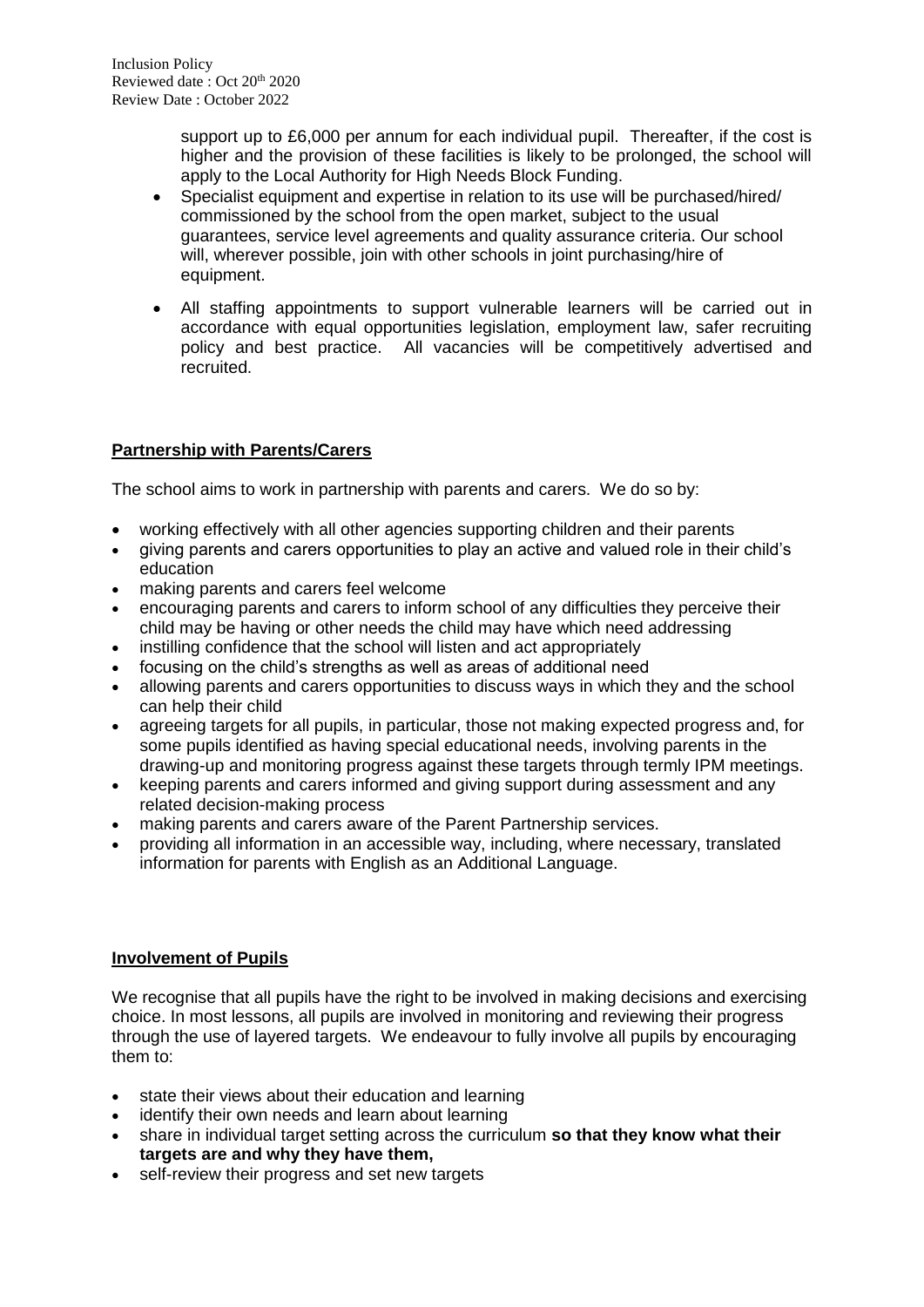Inclusion Policy Reviewed date: Oct 20<sup>th</sup> 2020 Review Date : October 2022

 (for some pupils with special educational needs) monitor their success at achieving the targets on their Individual Education Plan.

# **Effective Transition**

- We will ensure early and timely planning for transfer to a pupil's next phase of education and, in the year before the year in which they leave, will offer transition meetings to all pupils in receipt of Additional SEN support and all those with statements of Special Educational Needs. Pupils with Education Health and Care Plans will have next phase destinations and transition arrangements discussed at plan review meetings convened by the plan coordinator.
- A transition timeline will be produced, with specific responsibilities identified.
- Support for the pupil in coming to terms with moving on will be carefully planned and will include familiarisation visits and counselling. Pupils will be included in all "class transition days" to the next phase but may also be offered additional transition visits.
- Pupils and parents will be encouraged to consider all options for the next phase of education and the school will involve outside agencies, as appropriate, to ensure information is comprehensive but easily accessible and understandable. Accompanied visits to other providers may be arranged as appropriate.
- Parents will be given a reliable named contact at the next phase provider with whom the SENCo will liaise

# **Admission Arrangements**

No child will be refused admission to school on the basis of his or her special educational need, ethnicity or language need. In line with the Equalities Act 2010, we will not discriminate against disabled children and we will take all reasonable steps to provide effective educational provision *(see Admission policy for the school, as agreed with the Local Authority)*

#### **Complaints**

If there are any complaints relating to the provision for children with SEN or EAL these will be dealt with in the first instance by the class teacher and SENCO, then, if unresolved, by head teacher. The governor with specific responsibility for SEN/inclusion may be involved if necessary. In the case of an unresolved complaint the issue should be taken through the general Governors complaints procedure (see separate Complaints Policy)

# **Key Contacts**

The name and contact details of the SEN Leader Kim Childs

The name and contact details of the Designated Teacher for Looked After pupils Ian Taylor